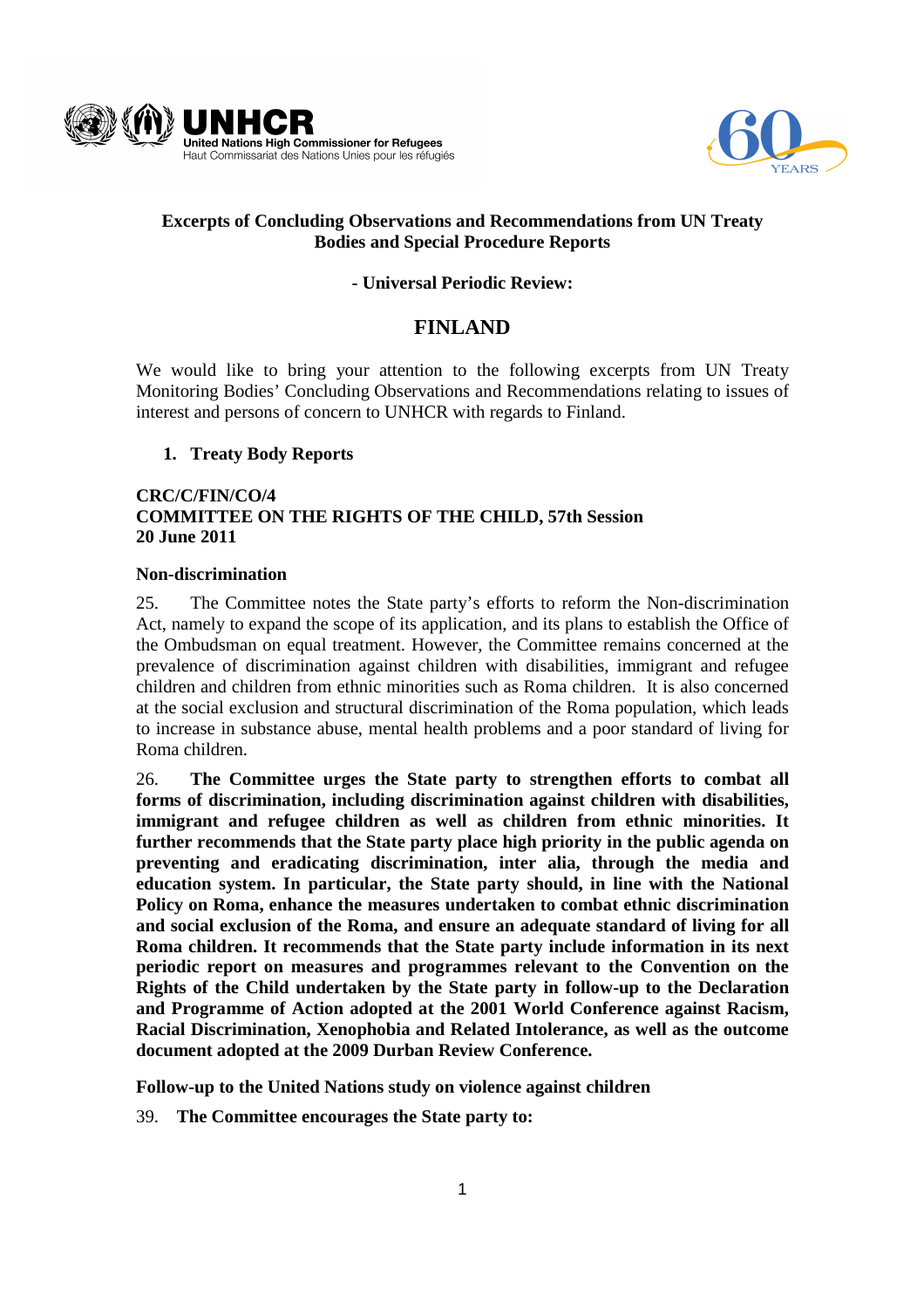**c) Cooperate with and seek technical assistance from the Special Representative of the Secretary General on violence against children, UNICEF, the Office of the High Commissioner for Human Rights (OHCHR) and the World Health Organization (WHO), and other relevant agencies, inter alia, ILO, UNESCO, UNHCR, UNODC, as well as NGO partners.** 

### **Asylum-seeking and refugee children**

60. The Committee notes the 2006 Migration Policy Programme, in which the principle of the best interests of the child is taken into account in asylum and refugee policy, as well as the amendments to the Aliens Act in 2010, which provides for family reunification of unaccompanied children and by which the age determination procedure by means of medical examination is now regulated by law. However, the Committee remains concerned at the practice of detaining children who seek asylum in the State party. Furthermore, it is concerned that the asylum seekers aged 16 and above are accommodated in adult units of reception centres and that mental health services, therapy and psychiatric care for unaccompanied minors are insufficient.

### 61. **The Committee recommends that the State party:**

**(a) In light of the General Comment 6 (2005), when in doubt as to the age of an asylum seeker, give him/her the benefit of the doubt, treat him/her as a child, and introduce the possibility for asylum-seekers to appeal the outcome of the age determination;** 

 **(c) Ensure that detention of asylu-seeking children is carried out as a last resort, for the shortest time possible, when no alternative measures can be applied.** 

### **CAT/C/FIN/5-6 COMMITTEE AGAINST TORTURE, 46th Session 29 June 2011**

#### **Non-refoulement**

10. The Committee is concerned that available legal safeguards and the time frame prescribed by law are not always guaranteed to all asylum-seekers (especially under the accelerated asylum procedure) and aliens pending deportation; for example, the right to lodge a judicial appeal with suspensive effect to the Helsinki Administrative Court and the Supreme Administrative Court. The Committee has no information on whether deportation operations are monitored by an independent body (art. 3).

**The Committee recommends that the State party guarantee a suspensive in-country right of appeal and respect for all safeguards and interim measures with regard to asylum and deportation procedures pending the outcome of the appeals to the Helsinki Administrative Court and the Supreme Administrative Court. The Committee would like to request information on whether deportation operations are monitored by an independent body.** 

**Training**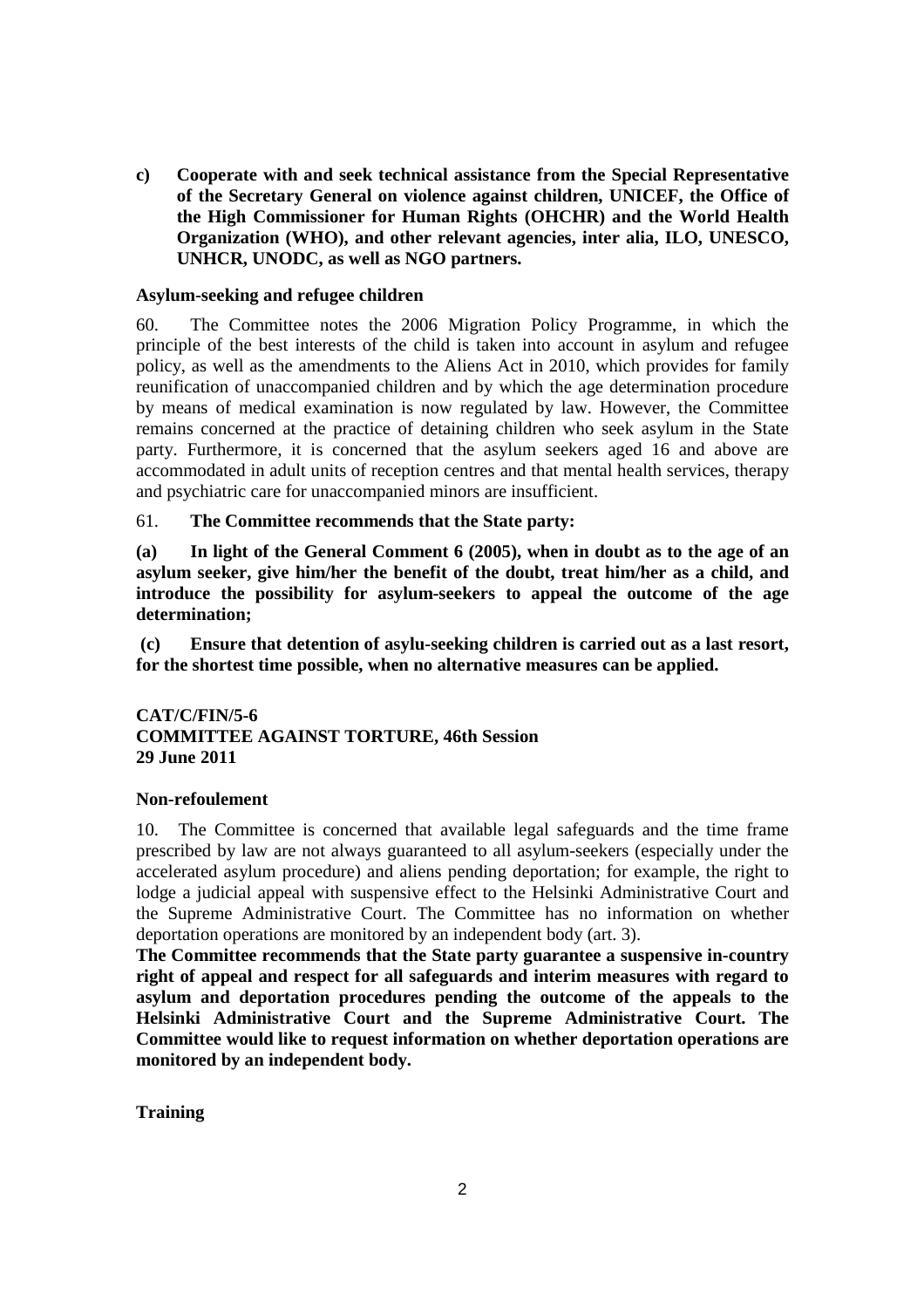- 13. The Committee is concerned that all police training is monitored, evaluated and accepted by the National Police Board. It is also
- 14. concerned that medical personnel who come into contact with persons deprived of their liberty, asylum-seekers and other aliens are not systematically trained in the provisions of the Manual on Effective Investigation and Documentation of Torture and Other Cruel, Inhuman or Degrading Treatment or Punishment (the Istanbul Protocol) (art. 10).

**The Committee recommends that all training of public officials be assessed and evaluated by a qualified independent body such as the envisaged independent evaluation body attached to the Ministry of Education and Culture which will start work in 2011. It also recommends that training on the provisions of the Manual on Effective Investigation and Documentation of Torture and Other Cruel, Inhuman or Degrading Treatment or Punishment (Istanbul Protocol) be introduced into the basic training curriculum for medical personnel.**

### **Detention and ill-treatment of asylum-seekers, irregular immigrants and other aliens**

17. The Committee is concerned about information regarding the frequent use of administrative detention with regard to asylum-seekers, irregular immigrants, unaccompanied or separated minors, women with children and other vulnerable persons, including those with special needs, as well as with their numbers, the frequency and the length of their detention. In addition, the Committee is concerned that the Aliens Act allows for preventive detention not for a crime already committed but if a person is suspected of the possibility of committing a crime (arts. 11 and 16).

**The Committee recommends that the State party consider alternatives to the frequent detention of asylum-seekers and irregular immigrants, including minors and other vulnerable persons, and that it establish a mechanism to examine the frequent detention of such persons. It recommends that the State party consider increasing the use of non-custodial measures, use detention as a last resort and ensure that administrative detention of unaccompanied children is not practised. The Committee requests the State party to ensure that the Body of Principles for the Protection of All Persons under Any Form of Detention or Imprisonment be applied to asylum-seekers in administrative detention. In addition it would appreciate receiving information on the number of asylum-seekers and irregular immigrants in detention, how frequently they are detained and the average length of their detention.** 

18. The Committee is concerned at the conditions and length of detention of asylumseekers and irregular immigrants at the detention unit for foreigners at Metsälä and the lack of legal safeguards regarding the length of detention. It is also concerned that such persons are detained not only in the Metsälä detention centre, which has a small capacity, but also in police and border-guard detention facilities which are not suitable for holding persons detained under legislation on aliens. The Committee is concerned that men and women are held together in such facilities<sup>1</sup>, that children are held with adults when

1

<sup>&</sup>lt;sup>1</sup> The UNHCR Regional Office Stockholm wishes to note that it is questionable to state that women are detained with men since there is a part of Metsälä detention unit which is reserved for women.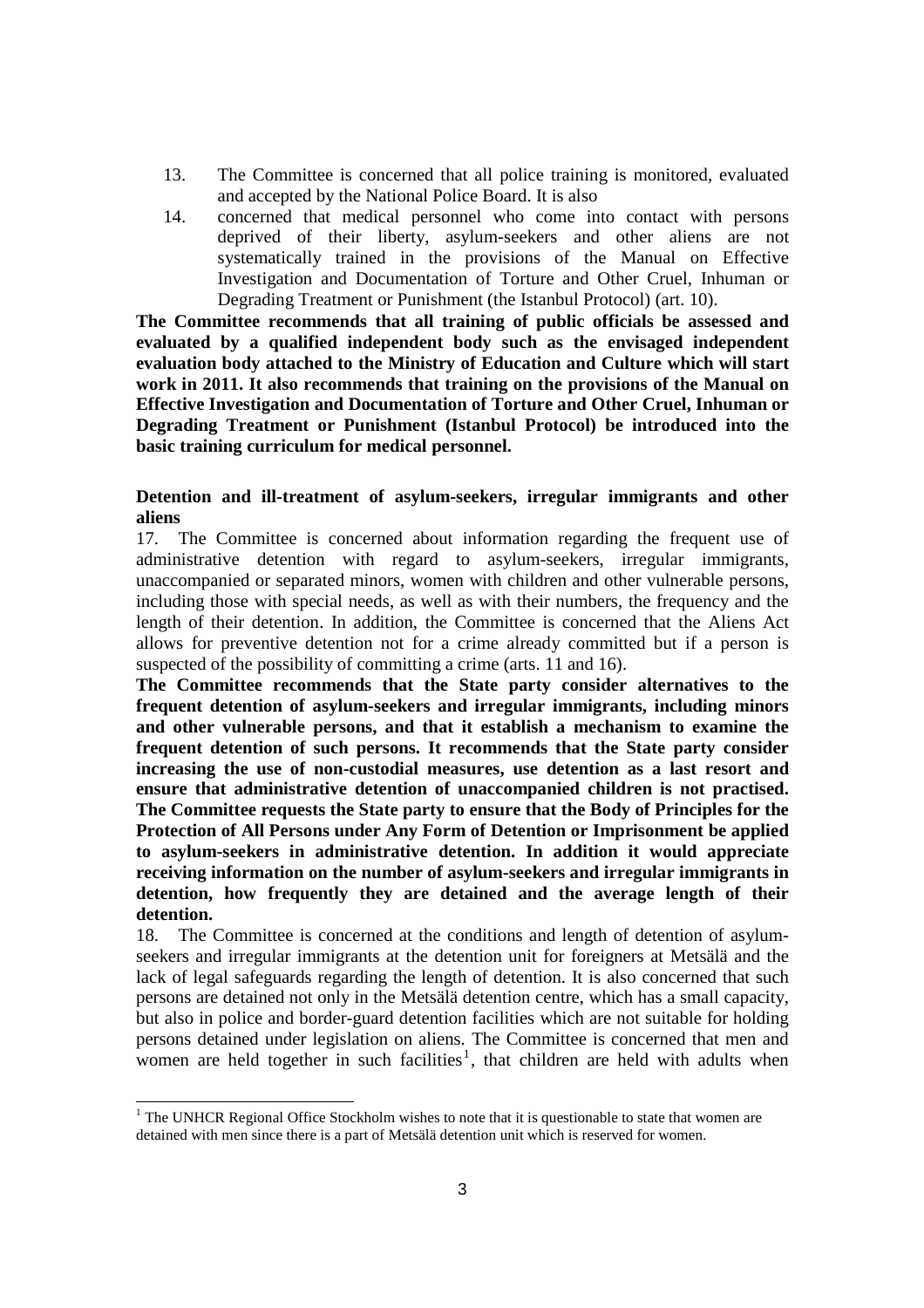families with children are placed in migration-related detention and that a total of 54 children were detained in 2010 under the Aliens Act (arts. 2 and 11).

**The Committee recommends that steps be taken to increase the capacity of the Metsälä detention centre or establish a new detention centre for foreigners. It also recommends that the State party review the detention, including length, of asylumseekers, irregular immigrants and other foreigners in the Metsälä centre as well as in police and border-guard detention facilities, provide them with fundamental legal safeguards and set up a complaints mechanism regarding conditions of detention, and use non-custodial measures.** 

19. The Committee is also concerned at allegations concerning the rise in physical and psychological ill-treatment of asylum-seekers and irregular immigrants, including their harsh treatment by the police and other law enforcement authorities (arts. 10, 11 and 16).

**The Committee recommends that the State party ensure that specialized training and internal guidelines for police, border guards and other law enforcement authorities make them aware of their obligations under human rights and refugee law so that they may treat asylum-seekers in a more humane and culturally sensitive manner and that perpetrators of ill-treatment are investigated, prosecuted and convicted.** 

#### **CERD/C/FIN/CO/19**

### **COMMITTEE ON THE ELIMINATION OF RACIAL DISCRIMINATION, 74th Session 13 March 2009**

#### **Positive Aspects**

7. The Committee welcomes the adoption by Parliament, as orally stated by the delegation, of an amendment to the Aliens Act which will allow holders of a temporary permit (so-called B permit) to be granted a work permit.

8. The Committee notes with appreciation the State party's accession to the 1961 Convention on the reduction of statelessness and the State party's ratification of Protocol No. 12 to the European Convention for the Protection of Human Rights and Fundamental Freedoms.

#### **Concerns and Recommendations**

17. The Committee expresses concern about de facto segregation in housing encountered by both immigrants and Roma. (art.3)

**The Committee recommends that the State party ensure compliance with the law against discrimination in the allocation of housing and in its next periodic report supply information on the measures taken to address such segregation.**

19. The Committee notes the State party's continued commitment to the integration of persons of foreign origin. Nevertheless, it remains concerned that despite such efforts, de facto discrimination against persons of foreign origin, including Somalis, persists in a number of areas. It is particularly concerned about the lower employment rate among persons of immigrant origin, especially women, and the difficulties that persons with an immigrant background and aliens continue to face when trying to access service places, such as bars and restaurants. While noting with appreciation the publication of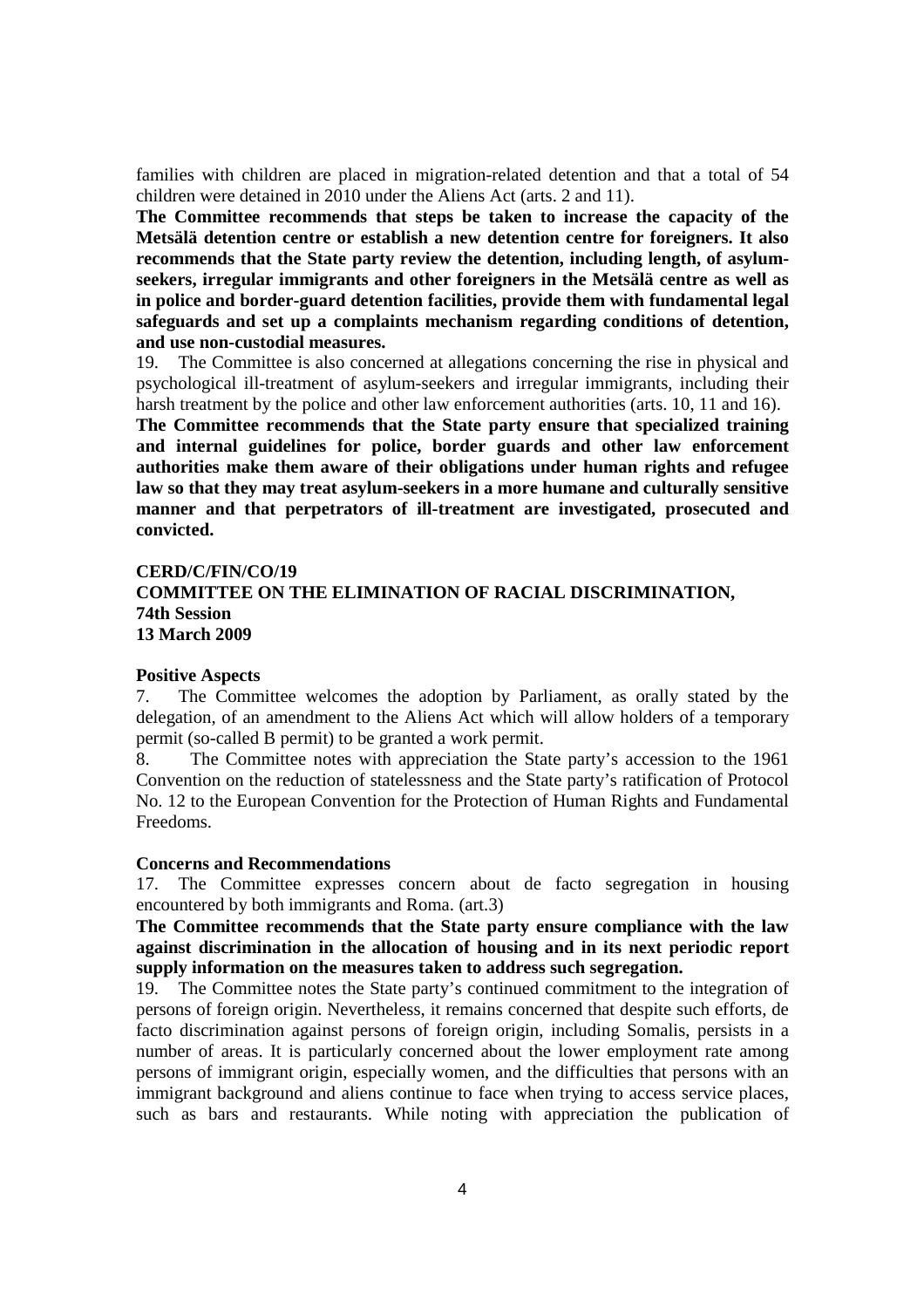instructions for ensuring equal treatment in client services, the Committee remains concerned at the obstacles faced by immigrants to subscribe to contractual services such as insurance policies and mobile phone services. (arts. 5 (e) and (f))

**The Committee recommends that the State party intensify its efforts to combat discrimination against persons of foreign origin. In particular, the State party should further improve the effectiveness of its legislation and policies aimed at eliminating discrimination in the labour market and improving employment opportunities for persons with immigrant backgrounds. The State party is invited to provide additional information, in its next periodic report, on the revision process of the Integration Act, which is aimed at providing a customised integration plan to persons who are likely to stay in Finland for more than a year.** 

21. The Committee recommends that the State party take into account the relevant parts of the Durban Declaration and Programme of Action, adopted in September 2001 by the World Conference against Racism, Racial Discrimination, Xenophobia and Related Intolerance, when implementing the Convention in its domestic legal order, particularly as regards articles 2 to 7 of the Convention. The Committee also urges that the State party include in its next periodic report specific information on action plans and other measures taken to implement the Durban Declaration and Programme of Action at the national level. The Committee further encourages the State party to participate actively and comprehensively in the Preparatory Committee for the Durban Review Conference, as well as in the Durban Review Conference in 2009.

### **CEDAW/C/FIN/5 and 6 COMMITTEE ON THE ELIMINATION OF DISCRIMINATION AGAINST WOMEN, 41st Session 9 July 2008**

#### **Positive Aspects**

163. The Committee welcomes the measures carried out by the State party to combat trafficking in women and girls, including the newly revised National Action Plan against Trafficking in Human Beings, the possibility of issuing residence permits to victims of trafficking and the ratification, in 2006, of the Protocol to Prevent, Suppress and Punish Trafficking in Persons, especially Women and Children, supplementing the United Nations Convention against Transnational Organized Crime.

#### **Trafficking and exploitation of prostitution**

175. While noting the enactment in 2005 of a bill criminalizing the buying of sex from victims of human trafficking and procurement, the Committee regrets the lack of information and data on the prevalence of prostitution in Finland, including clandestine prostitution in massage parlours. The Committee is concerned at the proliferation of plans of action against trafficking and the lack of coordination among them.

176. **The Committee requests the State party to provide in its next periodic report complete information and data as well as the result of an ongoing study on the exploitation of prostitution of women, including information on clandestine prostitution in massage parlours, and an assessment of the law's implementation to**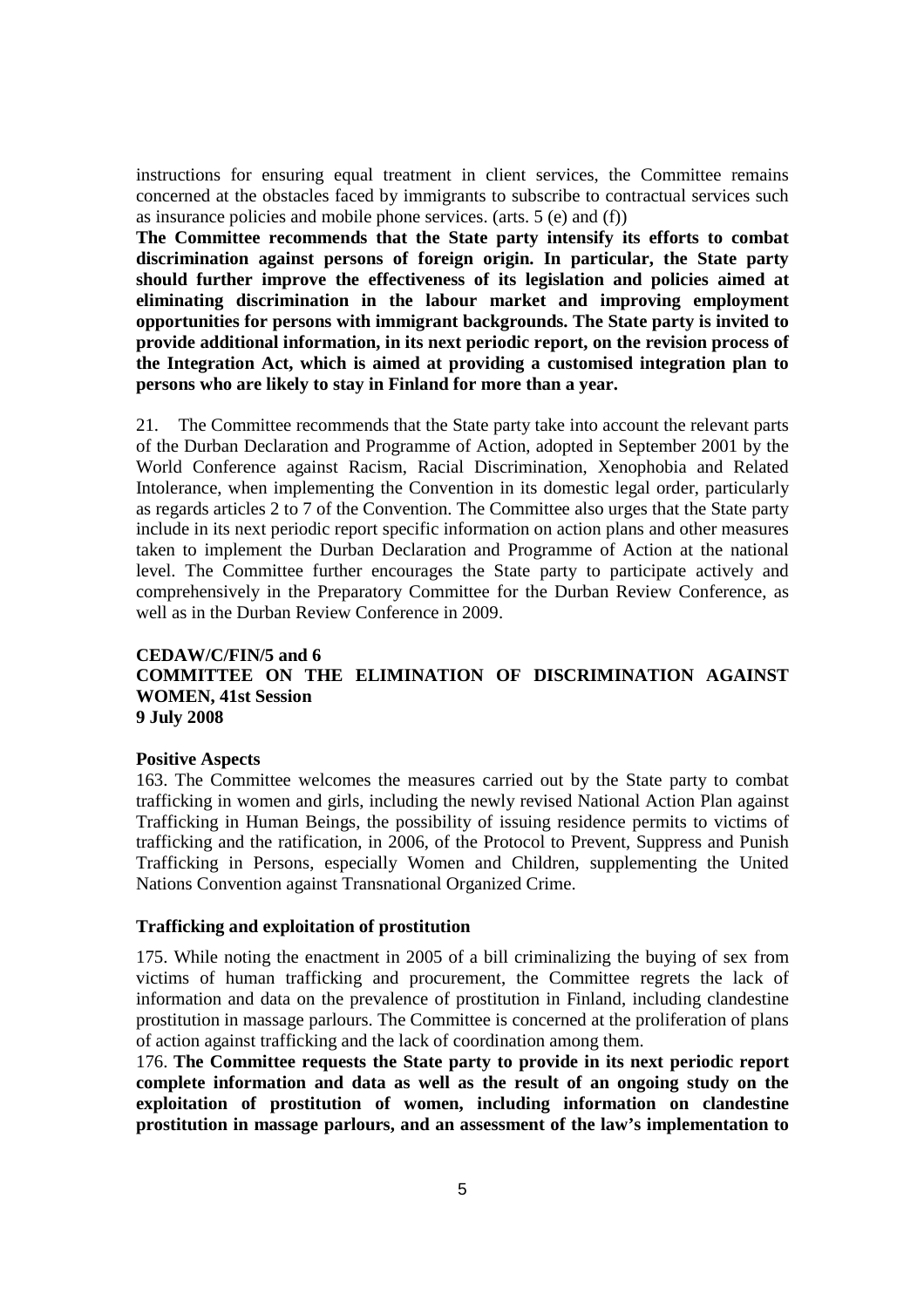**date. The State party is encouraged to continue formulating strategies and programmes to prevent women from entering prostitution and to establish programmes of rehabilitation and support for women and girls who wish to discontinue their lives in prostitution, including providing them with information on and support in relation to alternative livelihood options. The Committee requests the State party to enhance cooperation among entities responsible for the monitoring of plans of actions against trafficking, including coordination with countries of origin and transit.** 

#### **Immigrant women**

187. The Committee is concerned that immigrant women continue to suffer from multiple forms of discrimination, including with respect to access to education, employment and health services. The Committee is particularly concerned at the high rate of unemployment among immigrant women. It is also concerned that immigrant women may be particularly vulnerable to poverty and various forms of violence, including domestic violence and female genital mutilation, and may encounter difficulties in obtaining employment in jobs that are commensurate with their level of education, experience and qualifications.

188. **The Committee calls upon the State party to keep under review and carefully monitor the impact of its laws and policies on women immigrants, with a view to taking remedial measures that effectively respond to the needs of those women, including the clear adoption of a gender perspective in the action plan for immigrants. In addition, the Committee calls upon the State party to conduct regular and comprehensive studies on discrimination against immigrant women, to collect statistics on their situation in employment, education and health care and on forms of violence that they may experience, and to submit such information in its next periodic report.** 

### **E/C.12/CO/FIN/5 COMMITTEE ON ECONOMIC, SOCIAL AND CULTURAL RIGHTS, 38th Session 18 May 2007**

#### **Postive Aspects**

9. The Committee welcomes the recent amendments to the Penal Code to include the crime of trafficking in human beings and aggravated trafficking in human beings in the Finnish legislation, as well as the adoption, in January 2007, of the Act on Support for Victims of Trafficking. The Committee also takes note of the recent ratification of the Protocol to Prevent, Suppress and Punish Trafficking in Persons, Especially Women and Children, Supplementing the United Nations Convention against Transnational Organized Crime, and the signature of the Council of Europe Convention on Action against Trafficking in Human Beings.

#### **Principle Subjects of Concern**

17. The Committee regrets the absence of disaggregated statistical data on the extent of poverty in the State party's report, particularly among refugees and the immigrant